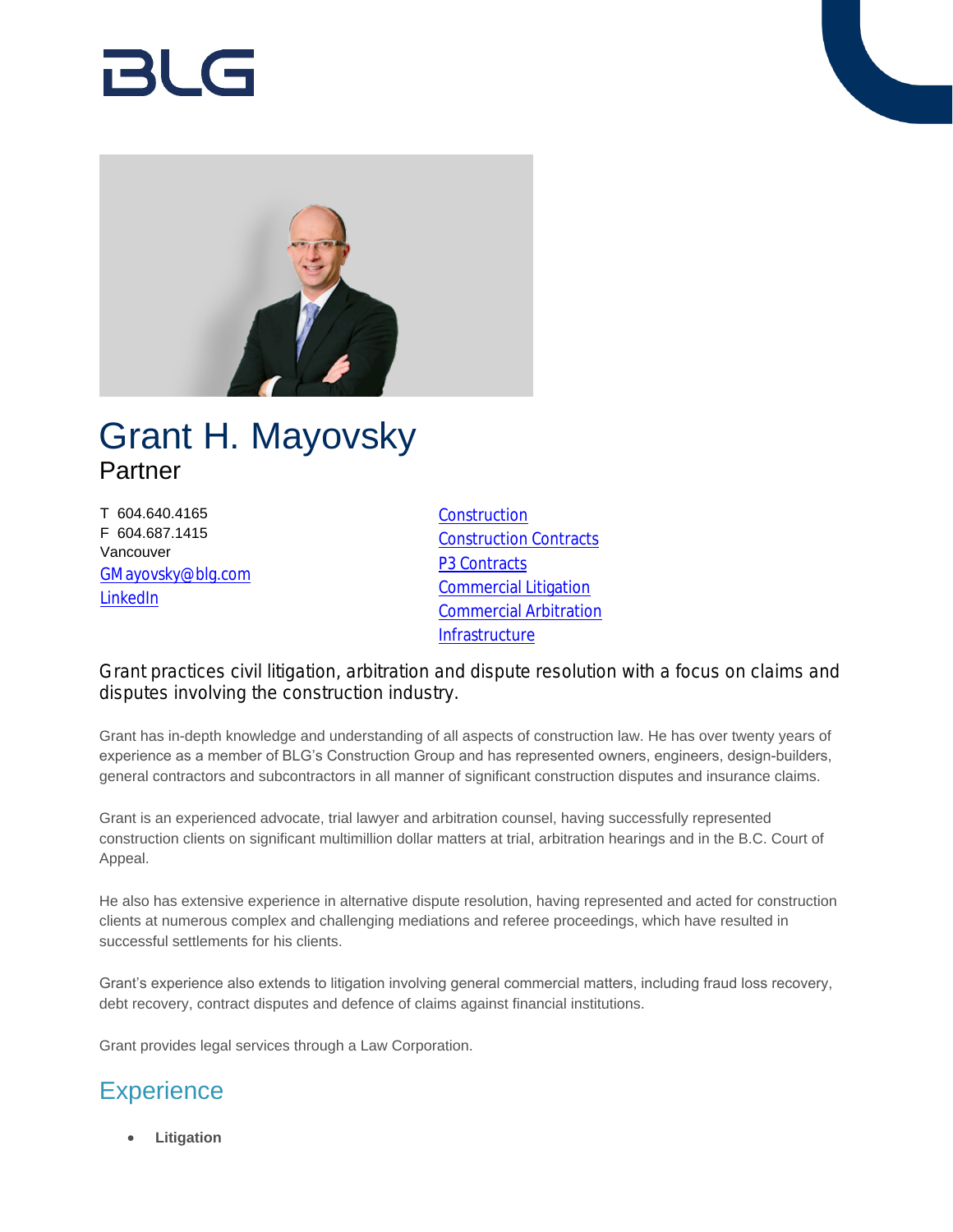# 131 (s

- o *Acciona Infrastructure Canada Inc. v. Allianz Global Risks US Insurance Company*, 2014 BCSC 1568 – advised and acted as trial counsel for the Plaintiffs, in the successful pursuit of a builder's risk insurance claim. Following a five-week trial, the defendant insurers were ordered to pay the Plaintiffs more than \$8.5 million in covered costs in relation to damage that occurred to concrete slabs during the Plaintiffs' construction of the new patient care facility at the Royal Jubilee Hospital.
- o Counsel for Parkway Infrastructure Constructors with respect to a \$140 million claim against contractors, engineers and insurers arising from the rejection of hundreds of defective concrete girders on the Herb Grey Parkway project in Ontario. The multiple lawsuits were successfully resolved by way of a confidential settlement.
- o Part of a team of BLG lawyers representing K+S Potash in complex litigation involving multiple parties and claims, in respect of the Legacy potash mine and production facility in Saskatchewan.
- o *Atlantic Industries Limited v. SNC-Lavalin Constructors (Pacific) Inc.*, 2017 BCCA 433, successfully opposed the mechanically stabilized earth (MSE) wall designer's challenge of the arbitral award in the B.C. Court of Appeal.
- o Counsel to Flatiron in complex litigation involving multiple parties in relation to the failure of the mechanically stabilized earth (MSE) walls during the construction of two large tailing thickener tanks for CNRL's Horizon Oil Sands Project.
- o Counsel to Fibreco in complex litigation involving the failure and collapse of a large silo during construction.
- o Acted as counsel to various owners, developers, builders and subcontractors in pursuing and defending multimillion dollar construction defects and deficiency lawsuits, including numerous building envelope claims. Significant matters include: The Four Season Resort (Whistler); Atlas Logistics Distribution Centre (Surrey); The Boulevard Club (Surrey); Treeline Townhomes (Whistler); Happy Valley Resort (Kelowna); Vinterra Villas (Surrey); The Parkhill (Burnaby); and Westgate Mall Shopping Centre (Maple Ridge).
- o *Kvaerner U.S. Inc. v. AMEC E&C Services Limited*, 2004 BCSC 635 counsel for the applicant in its successful application to have a US\$46 million dollar claim against it, arising from the construction of a zinc recovery facility in California, stayed.
- o *National Holdings Ltd. v. CIBC et al*., 2005 BCSC 369 counsel for CIBC in a summary trial dismissal of a claim brought against CIBC for conversion of a fraudulently negotiated cheque.
- o Counsel to an engineering client in a lawsuit to recover costs against its supplier and insurer in relation to damage that occurred to a pre-heater system at a sulphuric acid plant in Arizona.
- o Counsel to a design builder in a lawsuit against its subcontractor and others in relation the repair and replacement of the Fort St. John Hospital Roof.
- o Counsel to Stuart Olson in two separate lawsuits brought against the City of Richmond in respect of the construction of the Minoru Aquatic Centre and the Brighouse Firehall 1 projects.
- o Counsel to BC Ferries in defence of a lawsuit brought against it by a shipyard seeking extra costs in relation to the refit of a vessel.
- o Counsel to a general contractor in a lawsuit advancing change order, delay and productivity claims in respect of the construction of the Mt. Pleasant Civic Centre.Counsel to the owner and developer of The Exchange office tower in relation to a lawsuit brought by its general contractor for delays on the project.
- $\circ$  Counsel to a subcontractor in two lawsuits to pursue its change order, delay and productivity claims in respect of the construction of the Whistler Four Seasons Resort and the Westin Whistler Resort.
- o Regularly represented and advised both warranty providers and owners in defending or pursuing building and home warranty claims.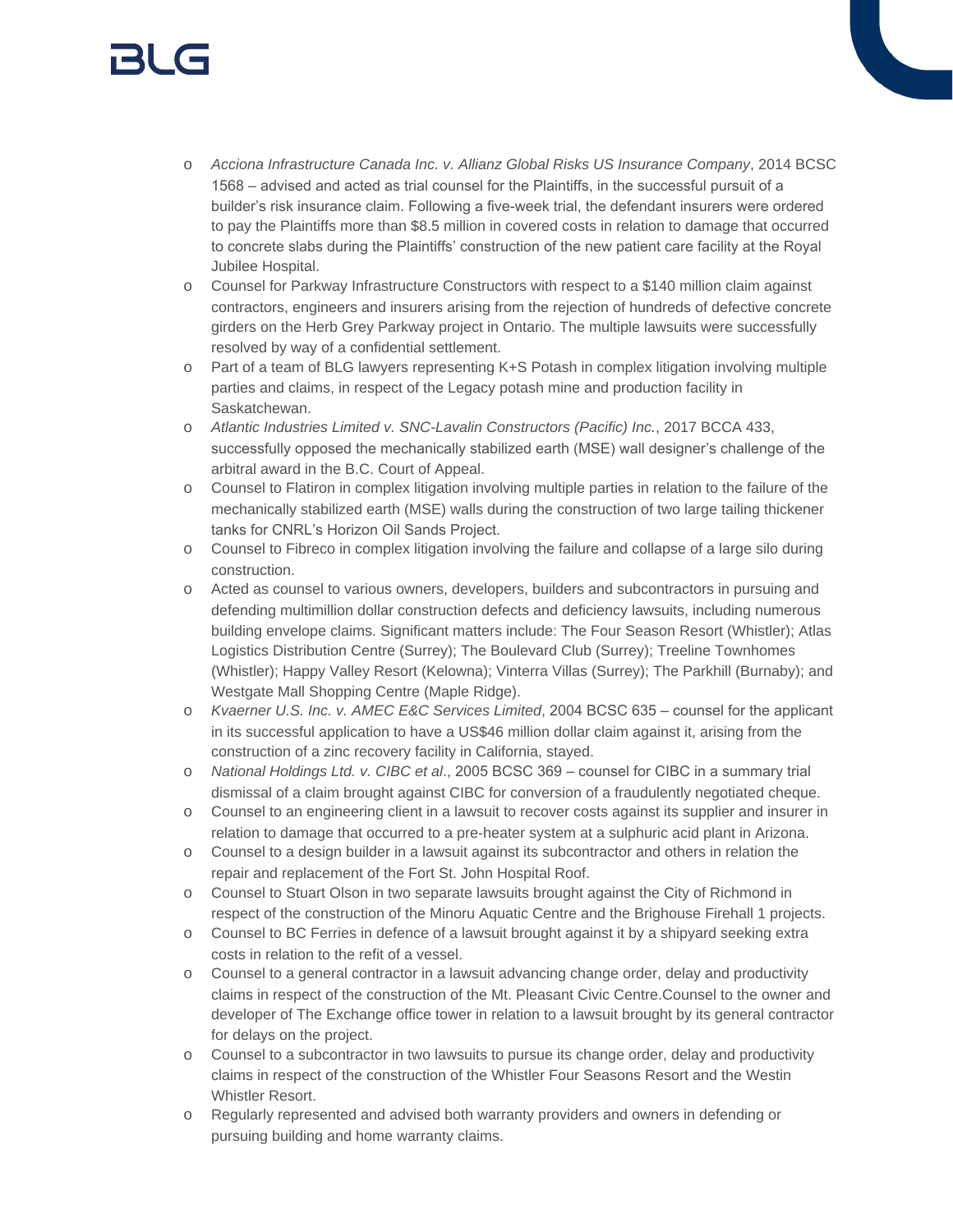# 131 (s

- o Acted as counsel to Travelers Guarantee in various lawsuits to enforce claims under indemnity agreements in relation to bond defaults.
- o Acted as counsel on significant performance bond and labour and material bond disputes for both contractors and sureties.

#### **Arbitration and ADR**

- o Successfully represented design-builder in relation to claims arising from the failure of a mechanically stabilized earth (MSE) retaining wall built for a highway upgrade and interchange project. Following a four-week arbitration hearing, client obtained a multimillion dollar award against the MSE wall designer.
- o Part of a team of BLG lawyers that successfully represented and advised a Canadian joint venture in responding to a \$1.1 billion arbitration claim that arose after the construction of a mineral processing facility.
- o Counsel to an engineering client at an ICC arbitration hearing in London, U.K. in advancing delay claims under an EPM contract against the owner of a Turkish power plant. The claims were successfully resolved by way confidential settlement after several days of hearing.
- o Counsel to a design builder in referee proceedings pursuing multi-million dollar change order, delay and productivity claims against project owners in relation to a P3 extension of a rapid transit line.
- o Acted for and advised various design-builders in pursing multi-million dollar change order, delay and productivity claims against project owners in relation to two major P3 bridge and highway infrastructure projects in B.C.
- o Counsel in an arbitration involving an owner and a shipyard in relation to the design and construction of a new vessel.
- o Counsel for a design builder in an arbitration commenced to recover costs incurred in relation to defects in the design of a hospital mechanical system.
- o Counsel to a general contractor in referee proceedings brought by it in support of its change order, delay and impact claims in relation to the upgrade of a powerhouse and hydropower facility.
- o Counsel to a project owner in defense of significant delay, productivity and change order claims brought by the general contractor of a major electrical transmission line project.
- o Counsel in an arbitration involving an owner and a subcontractor in relation to disputes involving the supply of fencing and protective taping for a transmission line.
- o Counsel to a project owner in respect of significant claims for delay and disruption brought by general contractor in respect of the installation of turbines and generators for a major hydroelectric project.
- o Counsel to an engineering client with respect to delay claims pertaining to the construction of a wastewater treatment facility.

### Insights & Events

- Speaker, "Construction Law Roundtable", BLG, December 2021
- Presenter, Case Law Update, PBLI Conference Successful Construction Projects in a Post-COVID World, October 6, 2021
- [Author, "Spoliation and the risk of remediation," On-Site Magazine, February 19, 2020](https://www.on-sitemag.com/features/spoliation-and-the-risk-of-remediation/)
- Speaker, "Builder's Risk Policies," Lexpert's 4th Annual Canadian Construction Insurance Law Conference, Toronto, June 20
- Speaker, "Check Your Privilege: A Primer on Legal Privilege and How to Keep it," BLG U, May 2016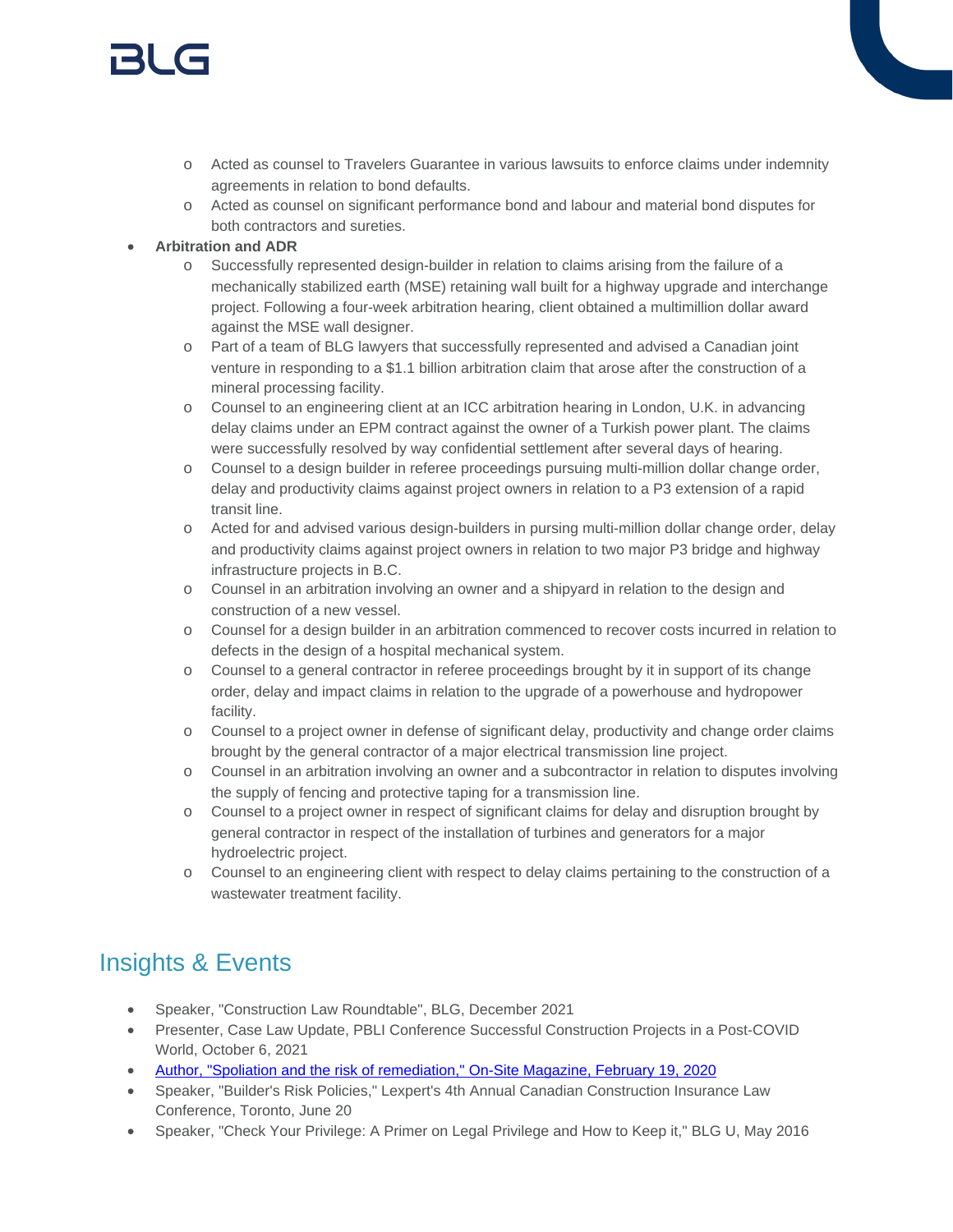# 151 (s

- Speaker, "Builder's Risk Policies," Lexpert 3rd Annual Canadian Construction Insurance Law course: New Ways to Manage Risk and Avoid Liability," June 2015
- Co-Author, "Damages for Breach of Contract: How are such damages measured?" On-Site Magazine, March 2015
- Co-Author, "Course of Construction ("ALL RISKS") Insurance Standard Defect Exclusion Interpreted for First Time; Fortuity, Damage and other Insurance Coverage Issues Clarified," Insight from Hindsight, February 2015
- Co-Author, "Design, Build, Insure: What a B.C. Court Case Means For Your Construction Clients," Canadian Insurance Top Broker, January 2015
- Co-Author, "What Does Your Client's Course of Construction Policy Really Cover?" Construction Economist, Summer 2015
- Co-Author, "Legal Issues: Infrastructure project insurance," Construction Canada, December 2014
- Author, "Standard Exclusion Clause in Course of Construction Insurance Interpreted for the First Time: Acciona Infrastructure Canada Inc. V. Allianz Global Risks US Insurance Company," Construction Law Letter, Volume 31, Number 2, November/December 2014
- Speaker, "Insurance, Recent Trends and Developments," CBA National Construction Law Conference, Toronto, September 2014
- Co-Author, "Precedent setting case: standard exclusion in course of construction insurance policy interpreted for first time," BLG's Construction and Engineering Newsletter, August 2014
- Co-Author, "Discretionary Clauses: Unfettered Discretion, Reasonableness and Good Faith," On-Site Magazine, February 2014
- Speaker, "Change Management," SNC Lavalin Seminar, November 2013 and December 2013
- Co-Author, "Extensions of Time Matter: A Primer on Time Being at Large and Acceleration," On-Site, Canada's Construction Magazine, June 2013
- Speaker, "Claims: Understanding the Consequences of Changes and Supervening Events," BLG Construction Law Seminar, June 2013
- Co-Author, "BC's New Limitation Act Significant Changes to BC Claim Deadlines," BC Road Builders' Newsletter, The Voice, July/August 2012
- Co-Author, "BC's New Limitation Act," Construction Business Magazine, May/June 2012
- Co-Speaker, "Mortgage Fraud," Mortgage Brokers Association of British Columbia Conference and Trade Show, May 2012
- Co-Author, "Utility Relocation Risks," On-Site Magazine, Sept/Oct 2011
- Speaker, "Creditor Remedies for Legal Support Staff," The Continuing Legal Education Society of British Columbia (CLE BC), 2011
- Speaker, "Practising Under the New Rules: Strategic Considerations," CLE, Civil Litigation Bootcamp, 2010
- Co-Speaker, "Follow Up: Using the Results of Your Investigation," Canadian Institute's Conducting Internal Investigations Conference, 2009

### Beyond Our Walls

### **Professional Involvement**

- Member, Canadian Bar Association (Construction, Civil Litigation Subsections)
- Member, American Bar Association